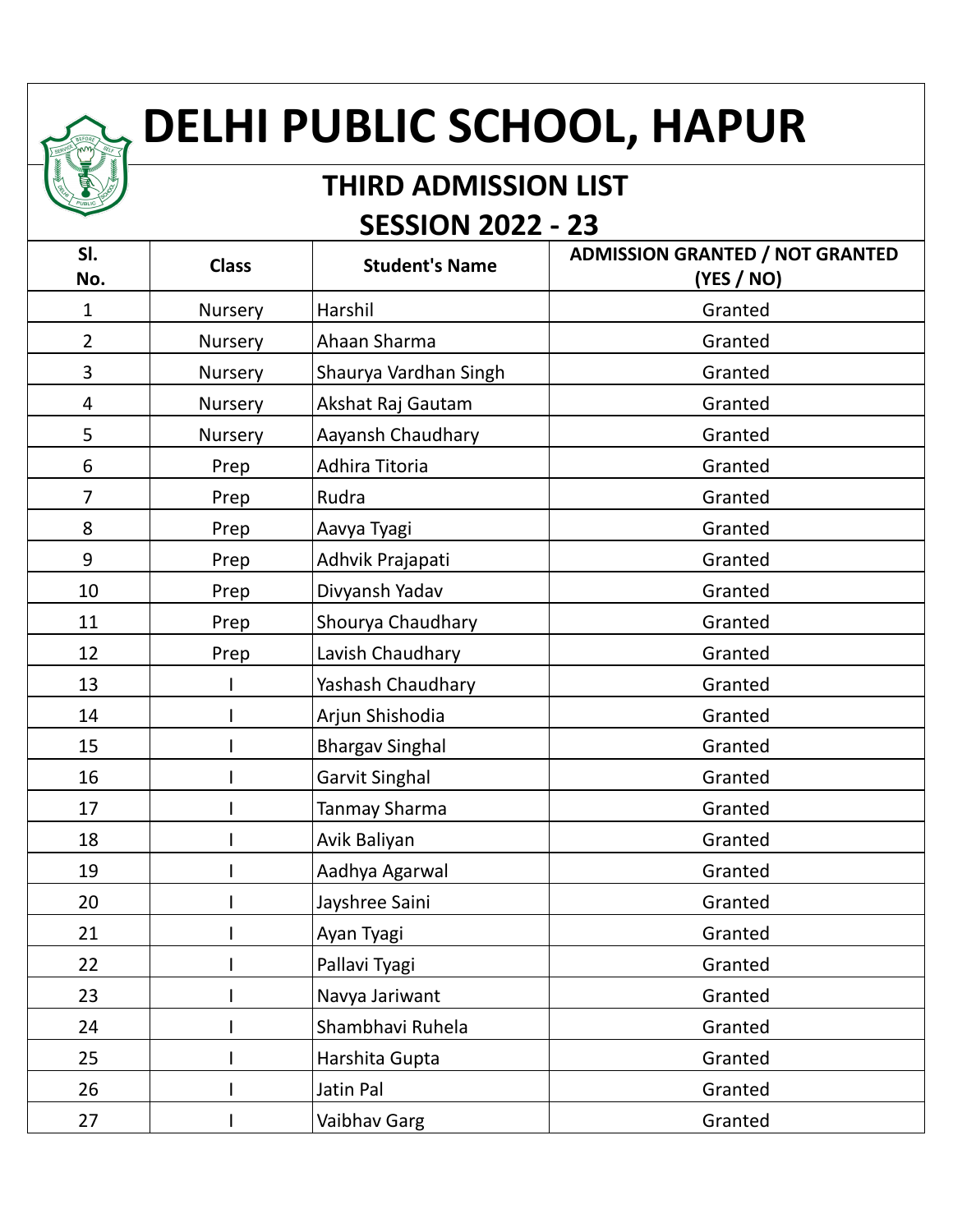| 28 |               | Rishaank Gupta     | Granted |
|----|---------------|--------------------|---------|
| 29 |               | Rishika Gupta      | Granted |
| 30 |               | Parv               | Granted |
| 31 |               | Navya Bansal       | Granted |
| 32 |               | Ankit Pandey       | Granted |
| 33 | Ш             | Suryash Pal        | Granted |
| 34 | Ш             | Amishi Agarwal     | Granted |
| 35 | $\mathbf{II}$ | Aashvi Garg        | Granted |
| 36 | Ш             | <b>Aarav Garg</b>  | Granted |
| 37 | $\mathbf{II}$ | Rinni Sharma       | Granted |
| 38 | $\mathbf{II}$ | Jasraj Sahni       | Granted |
| 39 | Ш             | Japraj Sahni       | Granted |
| 40 | $\mathbf{I}$  | Vernisha Chaudhary | Granted |
| 41 | $\mathbf{I}$  | reyansh teotia     | Granted |
| 42 | Ш             | Atharva Sharma     | Granted |
| 43 | III           | Tejas Tyagi        | Granted |
| 44 | III           | Pakhi Bansal       | Granted |
| 45 | III           | Ridhi              | Granted |
| 46 | III           | Krishna Daksh      | Granted |
| 47 | III           | Satakshi Sharma    | Granted |
| 48 | III           | Satakshi Garg      | Granted |
| 49 | III           | Rudra Chaudhary    | Granted |
| 50 | Ш             | Yash Kumar         | Granted |
| 51 | III           | Atulya Mohan       | Granted |
| 52 | III           | Pehel Jindal       | Granted |
| 53 | III           | Jeevika SIngh      | Granted |
| 54 | III           | Arush Kumar        | Granted |
| 55 | III           | Archit Srivastava  | Granted |
| 56 | IV            | Aadvika Gupta      | Granted |
| 57 | IV            | Parv Chaudhary     | Granted |
| 58 | IV            | Avni Chaudhary     | Granted |
| 59 | IV            | Garvit Jain        | Granted |
| 60 | IV            | Vernit Singhal     | Granted |
| 61 | ${\sf IV}$    | Ayan Pratap Singh  | Granted |